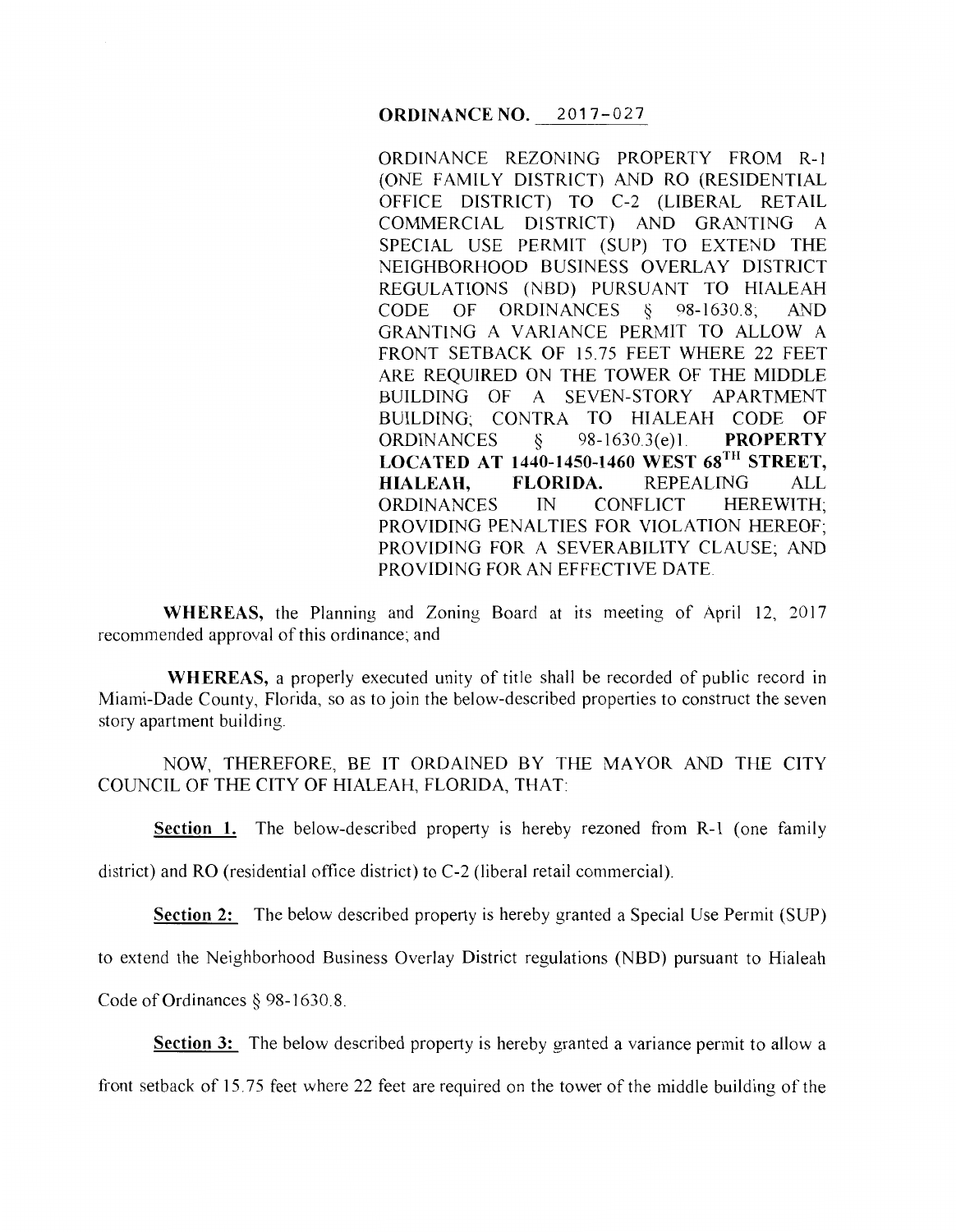Ordinance No. 2017-027 Page 2

seven-story apartment building to be constructed contra to Hialeah Code of Ordinances § 98-  $1630.3(e)$  that in pertinent part provides: "Front setback... For the tower or middle of a building, a minimum setback of 22 feet." Property located at 1440, 1450, and 1460 West 68th Street, Hialeah, Florida, and legally described as follows:

> Lots 3, 4 and 5, in Block 22, FIRST ADDITION TO WESTHAVEN HEIGHTS, according to the Plat thereof, as recorded in Plat Book 65, at Page 42, of the Public Records of Miami-Dade County, Florida.

## **Section 4: Repeal of Ordinances in Conflict.**

All ordinances or parts of ordinances in conflict herewith are hereby repealed to the extent of such conflict.

## **Section 5: Penalties.**

Every person violating any provision of the Code or any ordinance, rule or regulation adopted or issued in pursuance thereof shall be assessed a civil penalty not to exceed \$500.00 within the discretion of the court or administrative tribunal having jurisdiction. Each act of violation and each day upon which any such violation shall occur shall constitute a separate offense. In addition to the penalty prescribed above, the city may pursue other remedies such as abatement of nuisance, injunctive relief, administrative adjudication and revocation of licenses or permits.

## **Section 6: Severability Clause.**

If any phrase, clause, sentence, paragraph or section of this ordinance shall be declared invalid or unconstitutional by the judgment or decree of a court of competent jurisdiction, such invalidity or unconstitutionality shall not affect any of the remaining phrases, clauses, sentences, paragraphs or sections of this ordinance.